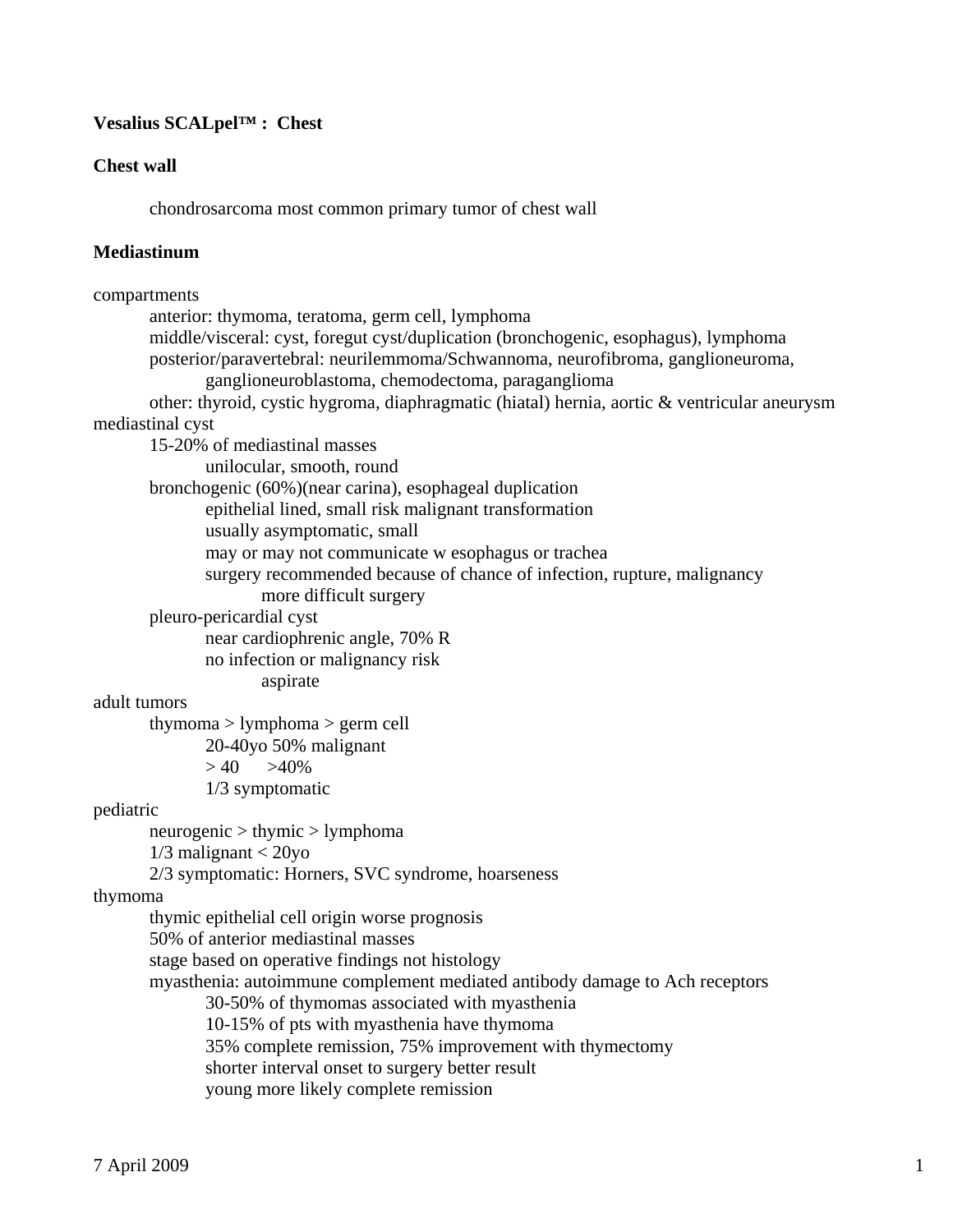myasthenia has no effect on survival with thymoma, only stage and completeness of resection lymphoma multiple discrete nodules v single mass germ cell and thymoma most common mediastinal malignancy, most anterior nodular sclerosing Hodgkins most common symptomatic have slightly worse prognosis germ cell seminoma: very radiosensitive; residual mass after RT probably scar, no AFP non-seminomatous: chorio, embryonal, endodermal sinus (yolk sac) teratoma most common (66%) mediastinal germ cell tumor smooth, lobulated, at least 2 of 3 germ layers benign are marker negative very elevated betaHCG, AFP at Dx; Bx for Dx, then chemo chemotherapy: cisplatin, bleomycin restage w tumor markers, if still elevated more chemo if normalized and residual mass resect (may represent teratomatous component) neurogenic neuroblastoma: child, malignant, metastasize early ganglioneuroma: most common benign neurogenic tumor in child ganglioneuroblastoma: intermediate differentiation neurilemmoma/benign Schwannoma malignant schwannoma childhood neurogenic paravertebral tumors 75% benign adult neurogenic paravertebral tumors 95% benign schwannoma, neurofibroma most common sympathetic chain or intercostals nerve ramus exceptions to benignity: neurofibroma (5% chance of malignancy) and hx of radiation neurofibroma 10% intraspinal component (dumbell tumor)

## **Heart**

PDA: physiological in preemia, indomethacin in term baby  $=$  structural, surgery double aortic arch most common ring anomaly respiratory, dysphagia symptoms VSD: many small ones close spontaneously aoartic stenosis (AS) w significant gradient risk for sudden death: operate PAT: > 90% focus in pulmonary vein Maze procedure 90% successful CABG: recurrence of angina  $> 5y =$  progressive atherosclerosis in native coronary arteries extracorporeal circulation: maximum 6-8h post-pericardiectomy syndrome (Dressler's) @ 2-4w, treat with anti-inflammatories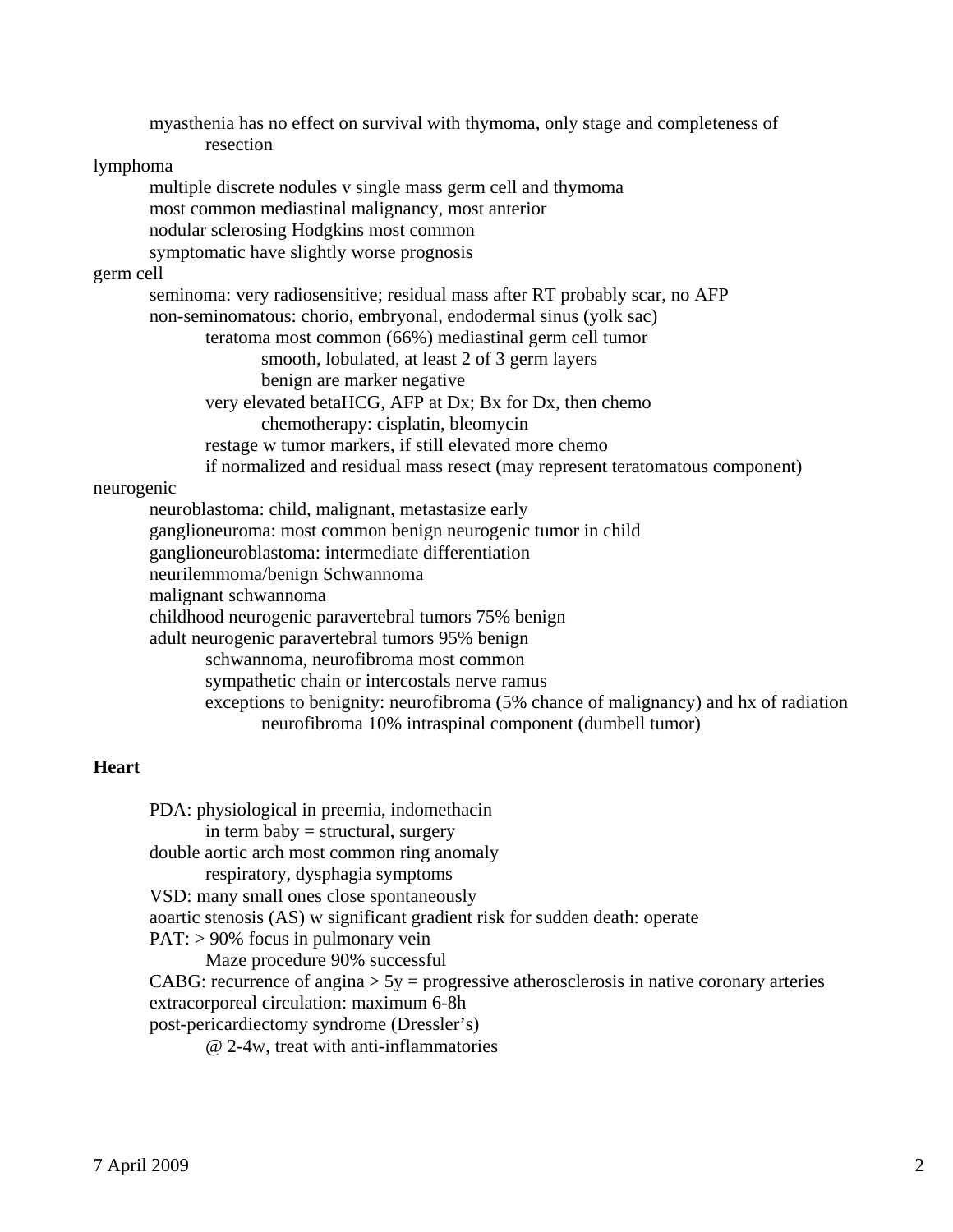### **Pericardium**

pericarditis most idiopathic causes: infection, neoplasm, post MI, post-op, uremic, drug, autoimmune chest pain, malaise, fever, friction rub treat underlying cause, NSAIDs chronic constrictive pericarditis 90% idiopathic, 10% prior acute pericarditis fatigue, CHF, edema, ascites, pulsus paradoxus Kussmal's sign (paradoxical increase JVD with inspiration) cardiac cath to differentiate from restrictive cardiomyopathy surgical pericardiotomy tamponade Beck's triad: hypotension, neck vein distention, muffled heart sounds present in 30% neck veins may not be distended with hemothorax US (FAST exam) 99% accurate pericardiocentesis, window temporize, sternotomy to correct cause pericardial malignancy: most metastatic: breast > lung > lymphoma mesothelioma most common primary malignancy palliative Rx: drain malignant effusion

#### **Trachea**

 segmental arterial supply benign: lipoma, fibroma, chondroma, GIST, hamartoma hamartoma: resect (endobronchial if < 50% of diameter) > 50% sleeve resection or lobectomy (if distal lung diseased from obstruction) malignant: squamous, adenoid cystic Rx: excision with primary anastomosis 1/2 length of trachea can be removed, anastomosis with release maneuver post-op radiotherapy may be beneficial

#### **Benign lung**

 sequestration: no airway communication most LLL intralobar: intralobar sequestration most common (70%), blood supply thoracic aorta anomalous systemic artery enters via inferior pulmonary ligament posterior basilar venous drainage into pulmonary vein extralobar: surrounded by separate visceral pleura systemic venous drainage to azygous or portal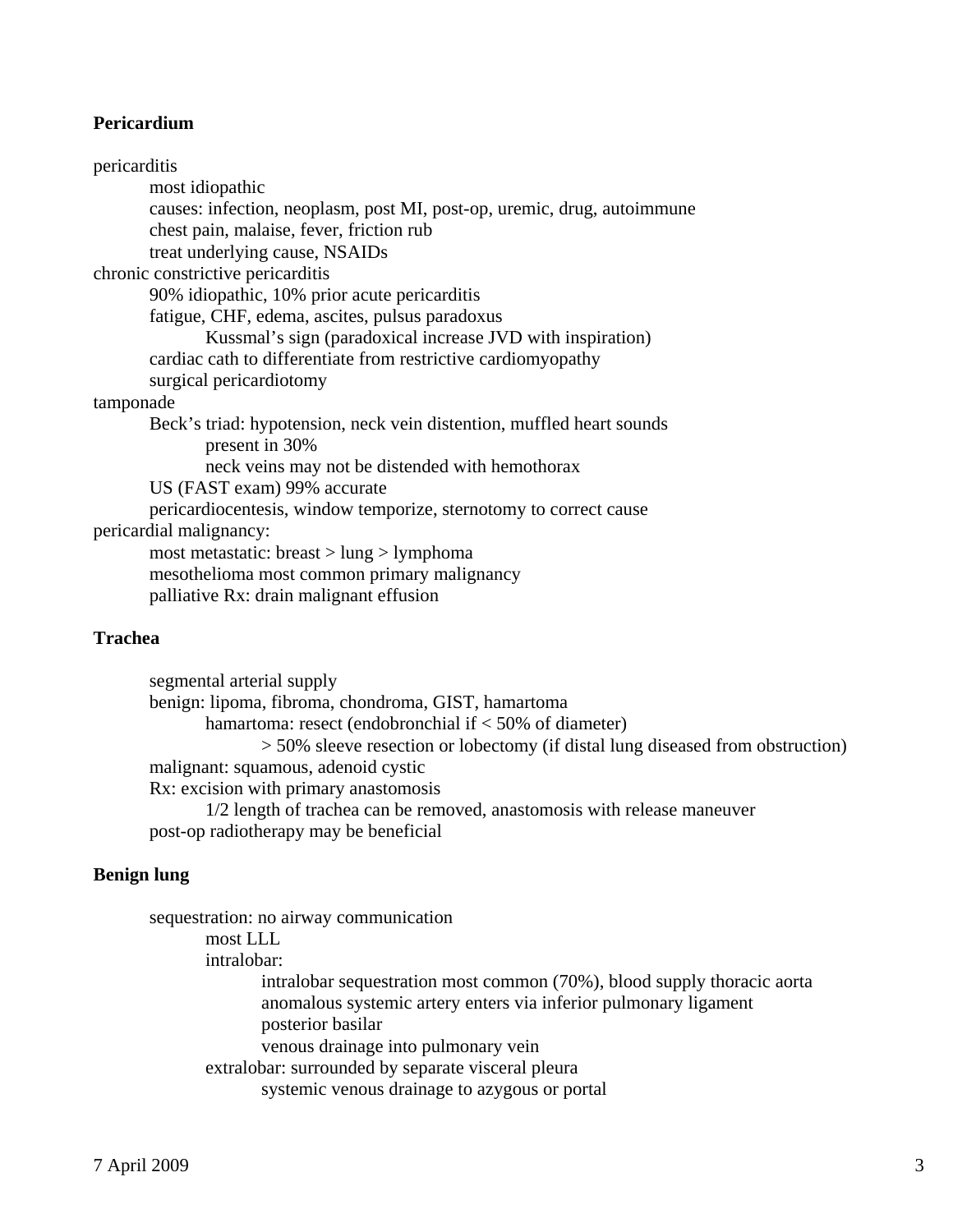extra associated with other anomalies: diaphragmatic hernia, congen ht dis resect for repeated infections congenital cystic adenomatoid malformation: abnormal bronchi and vasculature, resect reported malignancy, especially rhabdomyosarcoma congentital lobar emphysema: newborn, compromises good lung, resect first few days of life, LUL hyperinflation common, mediastinal shift cystic fibrosis: epithelial exocrine glands pneumothorax most common surgical problem pulmonary most common cause of death bilateral transplant end stage hamartoma: popcorn calcifications on CXR spontaneous pneumothorax young, tall, male, smoker typical 50% chance of  $1<sup>st</sup>$  recurrence, 60% chance of  $2<sup>nd</sup>$  rupture of small blebs most common cause most blebs apical, easily resectable by video-assisted thoracoscopic (VATS), less than 10% recurrence after resection catamenial: menstruating woman, 90% R, 15% recurrence pleurodesis for recurrent, high risk: pilot, scuba diver chemical: doxycycline, talc mechanical: VATS pleural effusion exudate: high LDH, protein, low glucose, low pH malignant, infectious, collagen vascular malignant effusion: thoracoscopic instillation bleomycin, talc 50% relief of shortness of breath pleuroperitoneal shunt if VATS fails transudate: CHF, cirrhosis, nephrotic syndrome empyema strep previously most common organism, now combination pneumococcus, staph, strep, Gm negatives parapneumonic most common cause, 20% mortality, worse elderly 3 stages: exudative: few WBCs, low LDH  $\left($ <1,000), high pH fibrinopurulent: hi WBC & LDH, low pH organizing: variable early empyema: chest tube (thoracentesis, pigtail cath not effective), fibrinolytic, antibiotics late empyema (complicated, loculated, organized peel): surgical drainage, decorticate open Thoracotomy, decortication if primary Rx fails treat secondary lung compression, restriction correct bronchopleural fistula obliterate dead space (transposition flap) pulmonary embolus risk: post-op, cancer, elderly, inflammation, trauma D-dimers elevated in most cases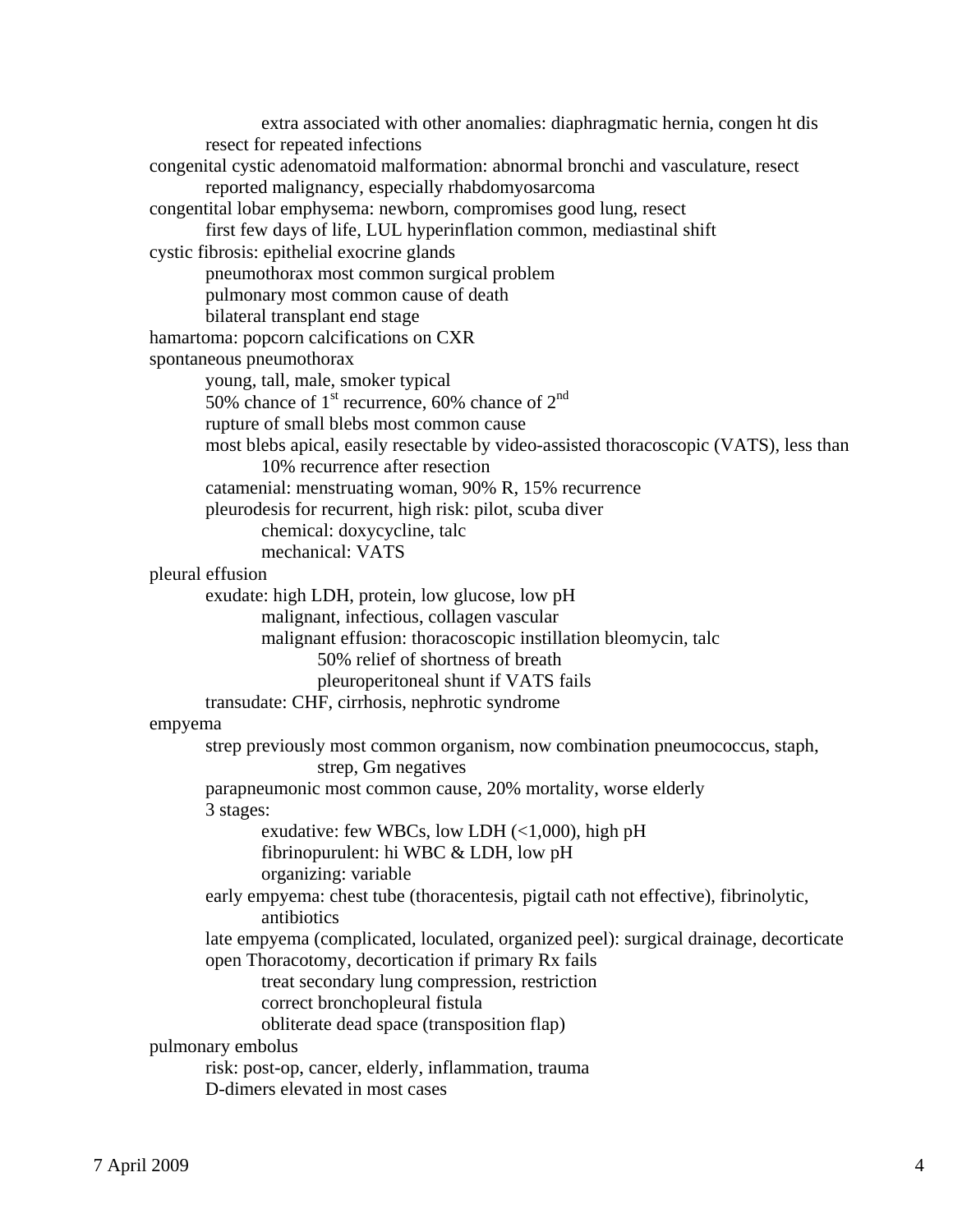helical CT 99% accurate (equivalent to angio) sensitive for segmental and subsegmental IV contrast contraindicated in renal failure circulatory collapse, R heart strain catheter directed thrombolysis thrombolysis decreases mortality v heparin alone angio suction thrombectomy in critical can remove 30-80% of clot burden (esp. saddle embolus) opertive embolectomy rarely done US detects lower extremity clot in 50% of patients with PE IVC filter indicated if clot detected to prevent further emboli

### **Lung cancer**

leading cause of death men and women (30% of all cancer deaths) second in incidence after prostate and breast asymptomatic solitary pulmonary nodule by age:  $< 50$ : 5% Ca,  $> 50$ : 50%,  $> 80$ : 100% small cell and non-small cell types small cell: 20% of lung cancers 2/3 metastatic @ Dx bone, liver, brain, extrathoracic LNs no surgery for metastatic paraneoplastic syndromes: SIADH most common 15% vasopressin or atrial naturietic hormone -> hyponatremia ACTH: Cushings syndrome, myasthenia, retinopathy, encephalomyelitis chemotherapy primary treatment cisplatin, cyclophosphamide, doxorubicin, vinctistin (CAV) with limited disease 80% response, 25% 5y survival adding RT may improve prophylactic brain RT may decrease mets 45%, but no long term survival benefit non-small cell: squamous, adeno most common; large cell, carcinoid squamous most common (40-50%) lung Ca central location more common than peripheral, cavitation, smoking endobronchial, lymphatic spread new lung lesion after squamous = new primary adeno increasing frequency peripheral location more common early hematogenous spread prognosis stage I: 65% 5y, II: 55%, III: 35% paraneoplastic syndromes: Cushings, hypercalcemia, SIADH resolve with resection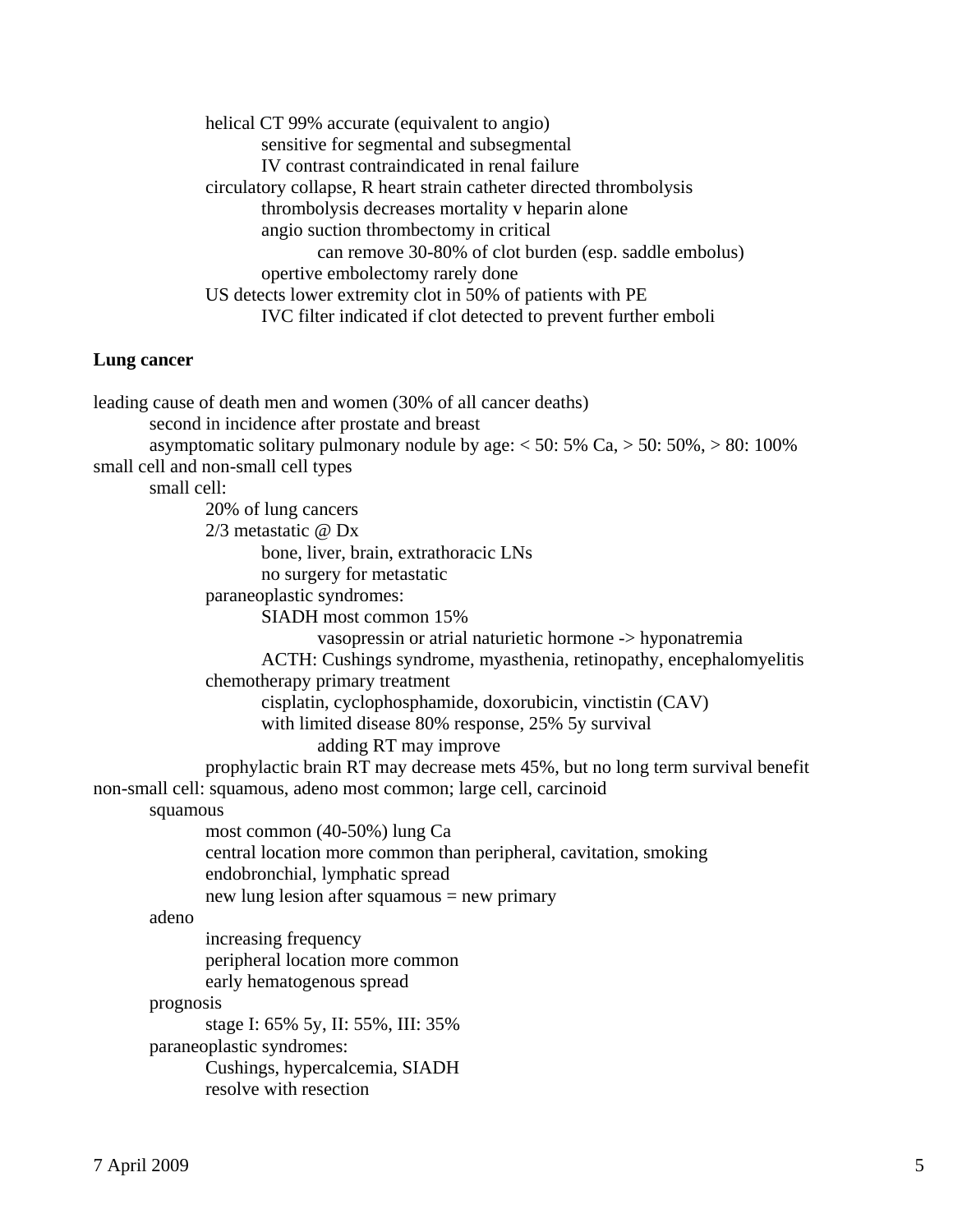| Dx/w/u  |                                                                    |
|---------|--------------------------------------------------------------------|
|         | bronchoscopy, sputum cytology                                      |
|         | criteria for surgery: $FEV1 > 1L$ , $FRC > 800cc$                  |
|         | refine with quantitative V/Q (ventilation-perfusion scan)          |
|         | determine which parts functional                                   |
| surgery |                                                                    |
|         | stage I & II lung parenchyma: resect and mediastinal LN dissection |
|         | IIIa: ipsilateral mediastinal nodes: pre-op chemoradiation         |
|         | IIIb, IV: chemoradiation, non-operative                            |
|         | lobectomy better 5y survival than wedge                            |
|         | superior sulcus (Pancost) tumor                                    |
|         | pain, Horner's                                                     |
|         | pre-op radiation: 3-5,000 cGy, restage                             |
|         | resect lobe, ribs                                                  |
|         | good results when complete resection                               |

#### **Metastatic disease to lung**

 liver mets to lung no resection, incurable (v colon) melanoma, sarcoma, breast, colon common

## **Asbestos**

lung mesothelioma, esophagus, stomach Ca

#### **Thoracic outlet**

 multiple anatomic causes of constriction vascular and neurologic components first rib resection usual treatment

### **Thoracic trauma**

 cause of 25% of trauma mortality rib fx elderly: 2X risk morbidity and mortality; 19% increase for each rib most elderly not candidates for epidural hemothorax: initial output  $> 1,500$ cc to OR innominate artery most common vascular injury in blunt trauma: median sternotomy tension pneumo: kink superior and inferior vena cava, circulatory collapse aorta 90% of blunt thoracic aortic rupture die at scene if cross clamp necessary limit to 30m to avoid spinal cord ischemia 10-15% paraplegia cardiac contusion: echocardiogram, enzymes more common than valvular damage troponin I specific for cardiac injury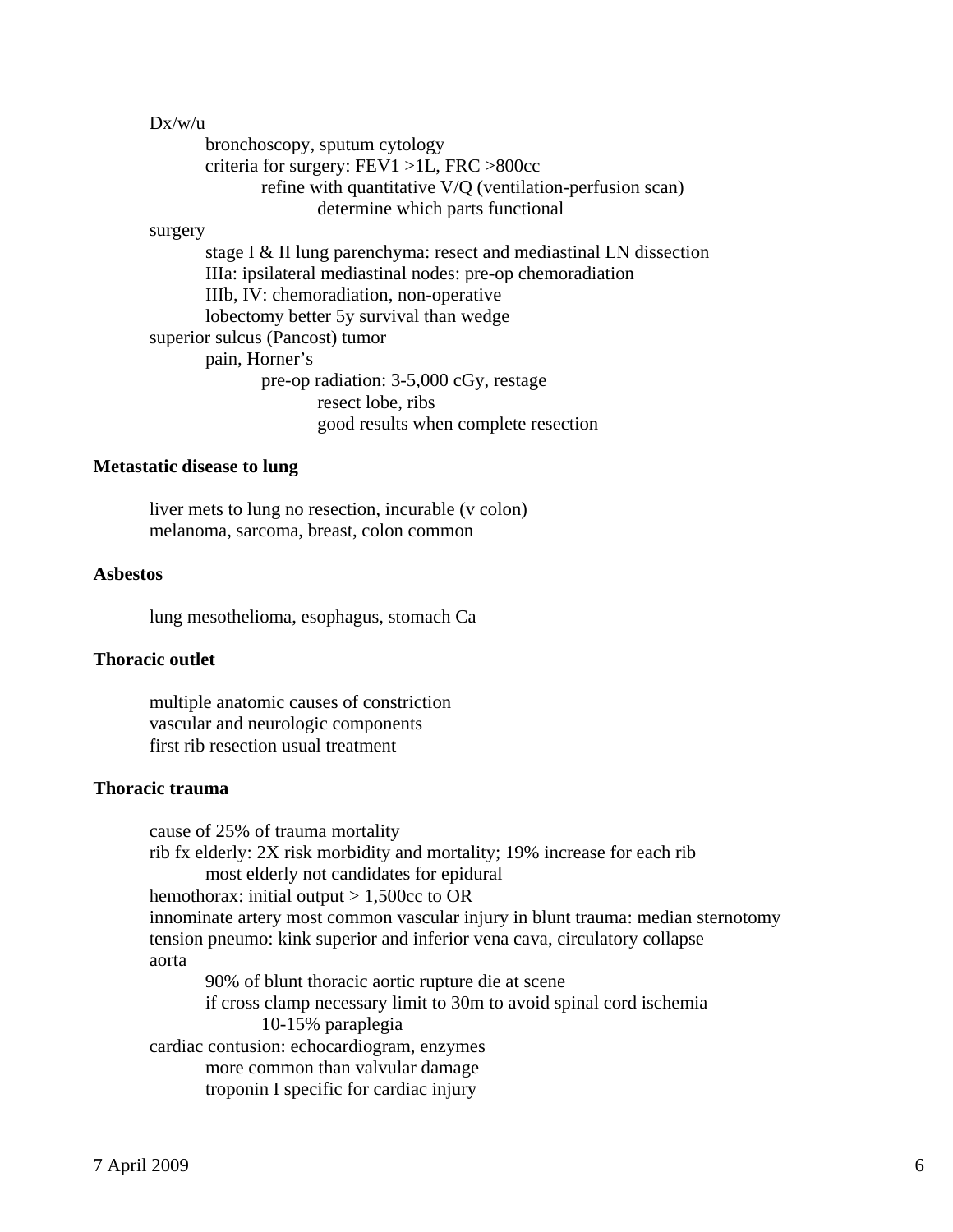rises by 4-10 hours, 50% sensitivity within 4h, 100%  $@12$  confirmatory, too late for emergency screening peaks 4-8d peak correlates with subsequent cardiac events conservative Rx severe can go into CHF, need aortic balloon pump thoracotomy R anterolateral rarely used double lumen tube prevent blood and secretions compromising non-involved side penetrating, tamponade, usually R ventricular injury clinical or FAST Dx needle pericardiocentesis temporizing only, not necessary for diagnosis sternotomy for definitive repair of injury flail chest: primary problem is pulmonary contusion pain control: intercostal block, epidural mechanincal ventilation if necessary diaphragmatic rupture blunt 3X incidence of penetrating, usually (70%) L 80% present with dyspnea X-ray NG tube above diaphragm acute: explore through abdomen for associated abdominal injuries (85%), most spleen chronic/late: repair through thorax because of adhesions

# **Mechanical ventilation**

FEV1 < 800 risk post op pulmonary compromise physics/definitions minute ventilation  $=$  tidal volume  $X$  respiratory rate hypoventilation:  $PaCO<sub>2</sub> > 40$ hypoxemia:  $PaO<sub>2</sub> < 60$ ,  $SaO<sub>2</sub> < 90$  $O_2$  delivery (DO): cardiac output  $X O_2$  content  $CO =$  stroke volume X heart rate  $O_2$  content = [Hb]  $X$  Sa $O_2$  X 13.4 therefore:  $DO = CO X$  [Hb]  $X$  SaO<sub>2</sub> X 13.4 Dalton's law of partial pressure: each gas in a mixture acts independently  $P (air) = pO<sub>2</sub> + p CO<sub>2</sub> + pH<sub>2</sub>O + pN<sub>2</sub>$  $pO_2 = FO_2$  X P  $F =$  fraction,  $P =$  atmospheric pressure eg: atm press 760,  $FO_2 = .21$ , then  $pO_2 = 160$ alveolar  $pO_2$  modified by  $H_2O$  and  $CO_2$ 760-47 (water), -40 (CO2) X .21 = 110mmHg pAO<sub>2</sub> (partial pressure of alveolar  $O_2$ ) arterial  $pO_2$  does not equal alveolar  $pO_2$  oxyhemoglobin dissociation curve rapid increase saturation up to 60mm, ~85% saturation; 97% @ 100mm acidosis (decrease ATP, 2,3DPG, increase  $CO<sub>2</sub>$ ) shift curve to right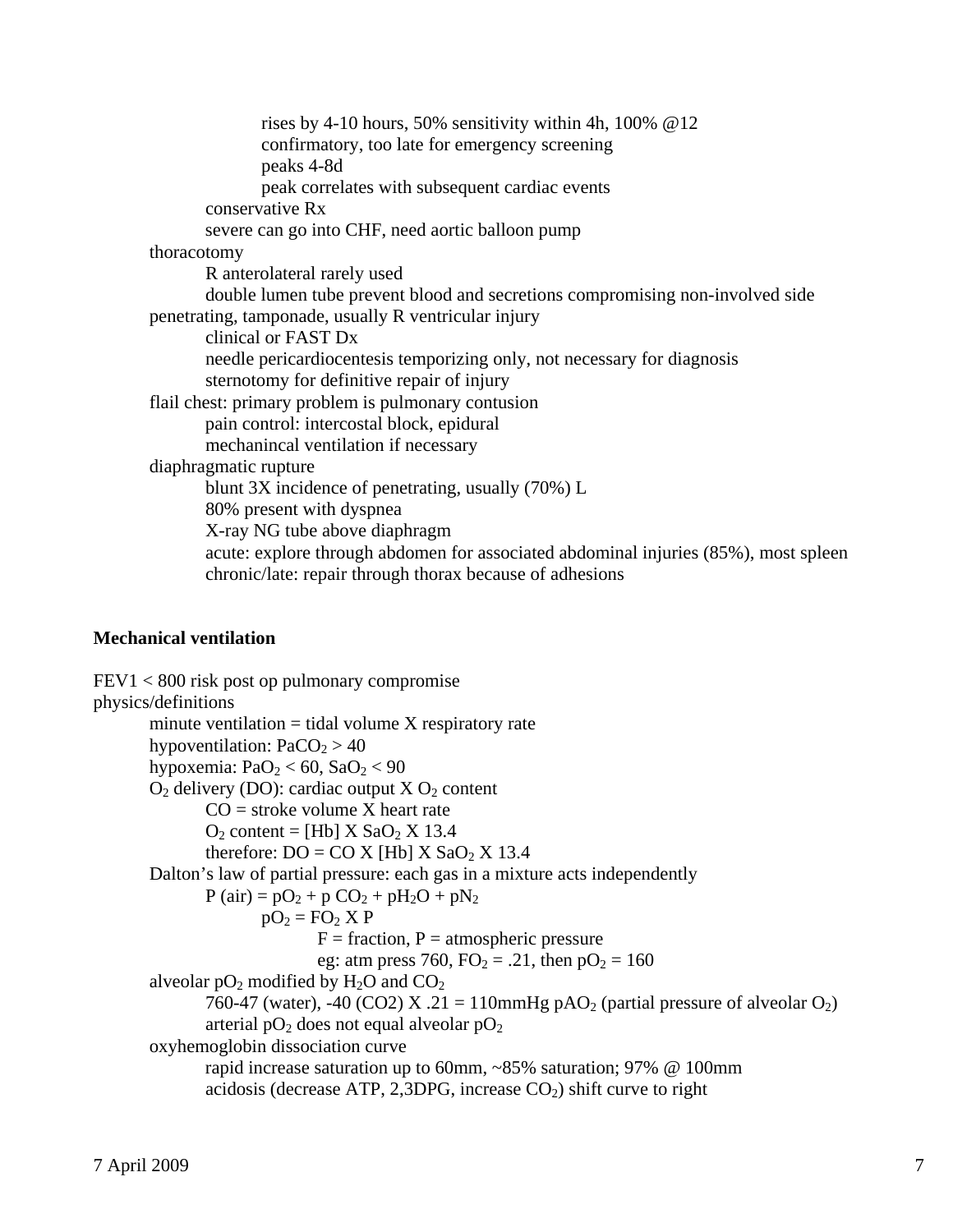easier unloading of  $O_2$  (normal p50 = 27mm, acidosis p50 = > 27) organs compensate for decreased blood flow by extracting more  $O<sub>2</sub>$ body normally consumes 25% of  $O_2$ , mixed venous  $O_2$  is normally 75% saturated  $(pO<sub>2</sub> 40mm)$ mixed venous  $O_2$  (SvO<sub>2</sub>) increases in septic shock, L-R shunt normal work of breathing consumes  $2\%$  of  $O_2$ ; post op as high as  $50\%$ need for ventilator support:  $R > 35$ , PaCO<sub>2</sub> > 60, A-a O<sub>2</sub> difference > 350, VD/VT > 0.6, shunt fraction > 20% ventilation modes volume ventilation (eg anesthesia machine in OR) flow is square wave tidal volume (TV) remains constant airway pressure depends on compliance machine delivered breaths evenly spaced awake patient may become asynchronous, uncomfortable no patient-initiated breaths allowed assist control (AC) same as volume control, but separate patient initiated breaths permitted unevenly spaced, all same TV awake patient may hyperventilate IMV (intermittent manditory ventilation) intermittent mandatory breaths no assisted spontaneous breaths synchronized triggered mandatory breaths, more comfortable machine breaths are volume controlled good weaning mode spontaneous breaths increase the work of breathing pressure support eases the work of triggered breaths  $SIMV$  (synchronized  $IMV$ ) + PS (pressure support) machine breaths are volume controlled spontaneous breaths are pressure-supported guaranteed minimum minute ventilation, best of both improved safety as weaning mode graded unloading of work of breathing O2, ventilation, work of breathing independently controlled SIMV alone without pressure support increases work of breathing pressure controlled/non-spontaneous for severe lung disease in paralyzed patient pts with poor compliance limit airway pressure to protect lungs PEEP (positive end expiratory pressure) recruits collapsed alveoli, increased FRC can be combined with any ventilator mode improves alveolar oxygenation reduces physiologic shunting